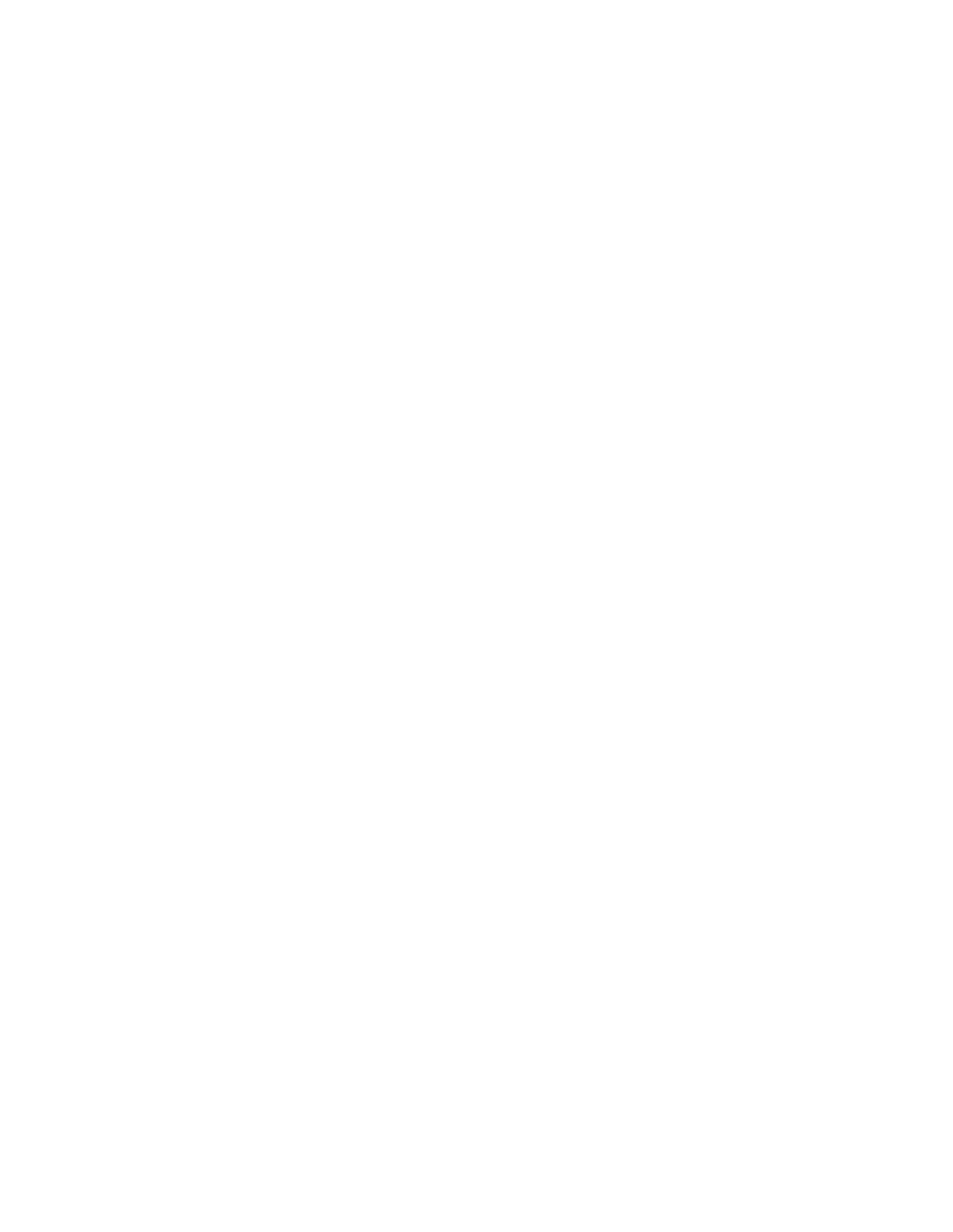|                                                                                                                     | CHC - 4Base-Scorecard: WSGm6 11-01-16 - CHC 9 $\omega$ CLE 3 |  |
|---------------------------------------------------------------------------------------------------------------------|--------------------------------------------------------------|--|
| * W:  Arrieta  -  L:  Tomlin  -  Series tied 3-3 - Top Contributor(s):  Addison Russell - 4Score of 27 - in CHC win |                                                              |  |

 $\cdot$   $\bigoplus_{\text{Base}}$ 

|                |                  |             |           |                |    |    | CHC - 4BaseScore - Player 4Score by Batting Order<br>WSGm6 11-01-16 - CHC 9 @ CLE 3<br>W: Arrieta - L: Tomlin - Series tied 3-3 - Top Contributor(s): Addison Russell - 4Score of 27 - in CHC win |    |                |    |             |  |  |
|----------------|------------------|-------------|-----------|----------------|----|----|---------------------------------------------------------------------------------------------------------------------------------------------------------------------------------------------------|----|----------------|----|-------------|--|--|
|                | <b>Bat Order</b> |             |           |                |    |    |                                                                                                                                                                                                   |    |                |    |             |  |  |
| Player         | Team             | Position    | 1         | $\overline{2}$ | 3  | 4  | 5                                                                                                                                                                                                 | 6  | $\overline{7}$ | 8  | 9           |  |  |
| <b>Russell</b> | CHC              | SS          |           |                |    |    |                                                                                                                                                                                                   | 27 |                |    |             |  |  |
| <b>Rizzo</b>   | CHC              | 1B          |           |                |    | 22 |                                                                                                                                                                                                   |    |                |    |             |  |  |
| <b>Bryant</b>  | CHC              | 3B          |           |                | 17 |    |                                                                                                                                                                                                   |    |                |    |             |  |  |
| Zobrist        | CHC              | LF          |           |                |    |    | 13                                                                                                                                                                                                |    |                |    |             |  |  |
| Schwarber      | CHC              | DH          |           | $6\phantom{1}$ |    |    |                                                                                                                                                                                                   |    |                |    |             |  |  |
| Baez           | CHC              | 2B          |           |                |    |    |                                                                                                                                                                                                   |    |                |    | $\mathbf 1$ |  |  |
| Contreras      | CHC              | $\mathbf C$ |           |                |    |    |                                                                                                                                                                                                   |    | $\mathbf{1}$   |    |             |  |  |
| Fowler         | CHC              | CF          | $\pmb{0}$ |                |    |    |                                                                                                                                                                                                   |    |                |    |             |  |  |
| Heyward        | CHC              | <b>RF</b>   |           |                |    |    |                                                                                                                                                                                                   |    |                | -1 |             |  |  |

### Sponsored By



GO - Meal and Fitness Tracker By Iolo https://itunes.apple.com/us/app/go-meal-and-fitness-track-er/id785910082?mt=8

# CHC - 4Score Box - Player Totals<br>W: Arrieta - L: Tomlin - Series tied 3-3 - Top Contributor(s): Addison Russell - 4Score of 27 - in CHC win<br>W: Arrieta - L: Tomlin - Series tied 3-3 - Top Contributor(s): Addi

| Player        |        | Team Position | Bat<br>Ord #     | Credit For Run | PA Bases       | <b>BR</b> Bases         | <b>Bases Pushed</b> | Player 4Score | Appearances    | Productivity<br>Rate |
|---------------|--------|---------------|------------------|----------------|----------------|-------------------------|---------------------|---------------|----------------|----------------------|
| Russell       | CHC SS |               | 6                | 6              | $\overline{7}$ | 0                       | 14                  | 27            | 5              | 5.400                |
| Rizzo         | CHC 1B |               | $\overline{4}$   | $\overline{2}$ | 6              | 6                       | 8                   | 22            | $\,$ 5 $\,$    | 4.400                |
| Bryant        | CHC 3B |               | 3                | $\mathbf{1}$   | $\overline{7}$ | $\overline{\mathbf{4}}$ | 5                   | 17            | 5              | 3.400                |
| Zobrist       | CHC LF |               | $\sqrt{5}$       | $\mathbf 0$    | 3              | 6                       | $\overline{4}$      | 13            | $\,$ 5 $\,$    | 2.600                |
| Schwarber     | CHC DH |               | $\sqrt{2}$       | $\mathsf 0$    | $\overline{2}$ | $\overline{4}$          | $\mathsf{O}\xspace$ | 6             | $\,$ 5 $\,$    | 1.200                |
| Baez          | CHC 2B |               | $\boldsymbol{9}$ | $\mathsf 0$    | $\mathbf{1}$   | $\mathsf 0$             | $\mathsf{O}\xspace$ | $\mathbf{1}$  | $\overline{4}$ | 0.250                |
| Contreras     | CHC C  |               | $\overline{7}$   | $\mathsf 0$    | $\mathbf{1}$   | $\pmb{0}$               | $\pmb{0}$           | $\mathbf{1}$  | $\overline{4}$ | 0.250                |
| Fowler        | CHC CF |               | $\mathbf{1}$     | $\mathsf 0$    | $\pmb{0}$      | $\mathsf 0$             | $\pmb{0}$           | $\pmb{0}$     | $\overline{5}$ | 0.000                |
| Heyward       | CHC RF |               | 8                | $\mathbf 0$    | $\pmb{0}$      | 0                       | $-1$                | $-1$          | 4              | $-0.250$             |
| <b>Totals</b> |        |               |                  | 9              | 27             | 20                      | 30                  | 86            | 42             | 2.048                |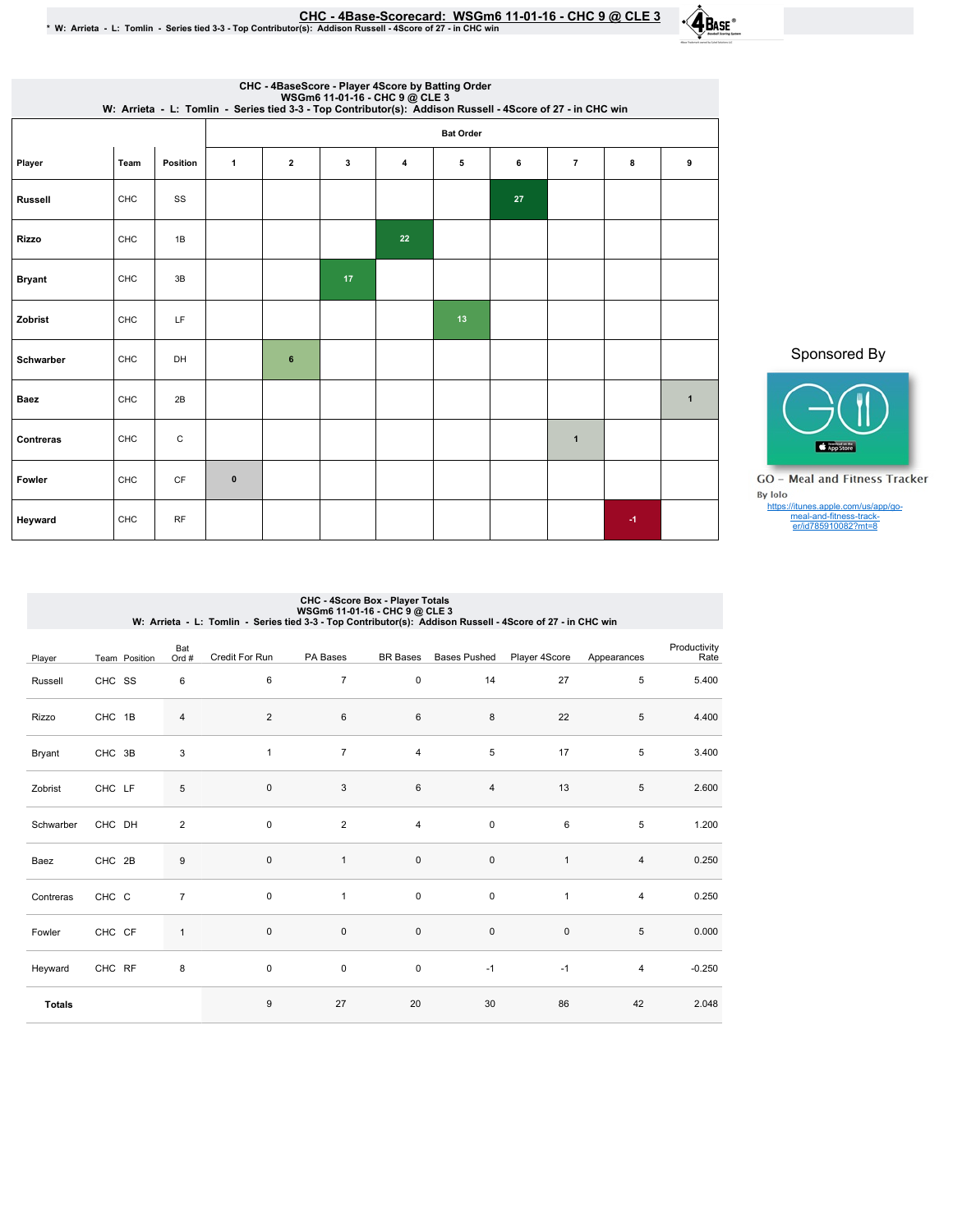|             |         |                              |  | $:6*P$ | $8+8$ # $8/$ ( | & + & %DVH6FRUH 300 HU 6FRUHE \%DWLQJ 2 UGHU                                   |  |  |                                                                         |
|-------------|---------|------------------------------|--|--------|----------------|--------------------------------------------------------------------------------|--|--|-------------------------------------------------------------------------|
|             |         |                              |  |        |                | : \$ULLHMD / 7RPOLQ 6HULHVWLHG 7RS&RQWLEXWRUV \$GGLVRQ5XVVHOD 6FRUHRI LQ&+&ZLQ |  |  |                                                                         |
|             |         |                              |  |        |                | %DW2 LGHU                                                                      |  |  |                                                                         |
| 300 HU      | 7HDP    | 3 RVIMRQ                     |  |        |                |                                                                                |  |  |                                                                         |
| 5 XVVHOO    | $8 + 8$ | 66                           |  |        |                |                                                                                |  |  |                                                                         |
| $5$ 4] $R$  | $8 + 8$ | $\%$                         |  |        |                |                                                                                |  |  |                                                                         |
| %U DOW      | $8 + 8$ | $\%$                         |  |        |                |                                                                                |  |  |                                                                         |
| $=$ REULWV  | $8 + 8$ | $\left( \frac{1}{2} \right)$ |  |        |                |                                                                                |  |  |                                                                         |
| 6 FKZ DLEHU | $8 + 8$ | $+$                          |  |        |                |                                                                                |  |  | 6 SROVRUHG %                                                            |
| %DH         | $8 + 8$ | $\%$                         |  |        |                |                                                                                |  |  |                                                                         |
| & ROWHUDV   | $8 + 8$ | &                            |  |        |                |                                                                                |  |  |                                                                         |
| ) RZ OHU    | $8 + 8$ | &)                           |  |        |                |                                                                                |  |  |                                                                         |
| $+HZDUS$    | $8 + 8$ | 5)                           |  |        |                |                                                                                |  |  | KWASV LWACHN DSSOH FRP XV DSS JR<br>PHDCDGG ILMOHAV WORN<br>HJIG<br>"PW |

 $\underbrace{8+8}_{\text{SUMB FRUFDC}} \cdot 6^* \text{ P} \cdot \text{SULHM} \quad \text{SHLHM} \quad \text{SHLHM} \quad \text{SFRUMENIRUV} \quad \text{SGAURO S} \quad \text{S/MH} \quad \text{SFRUHR} \quad \text{RRA RULH} \quad \text{SHLHM} \quad \text{S-LQ} \quad \text{S-LQ} \quad \text{S-LQ} \quad \text{S-LQ} \quad \text{S-LQ} \quad \text{S-LQ} \quad \text{S-LQ} \quad \text{S-LQ} \quad \text{S-LQ} \quad \text{S-LQ} \quad \text{S-LQ} \quad \$ 

 $8+8$  #  $8/$  (

|                     |               |               |             |  | & + & 6 FRUH%R[ 300\HU7RW20Y<br>: $6*P$ $8+8$ # $8/($ | : \$ULLHMD / 7RPOLQ 6HULHVWLHG 7RS&RQWLEXWRUV \$GGLVRQ5XVVHOD 6FRUHRI LQ&+&ZLQ |                                                                      |                     |
|---------------------|---------------|---------------|-------------|--|-------------------------------------------------------|--------------------------------------------------------------------------------|----------------------------------------------------------------------|---------------------|
| 30MHU               |               | 7HDP 3RVMLIRQ | %DW<br>2 UG |  |                                                       |                                                                                | &UHGLW, RU5XQ 3\$%DVHV %5%DVHV %DVHV3XVKHG 300\HU 6FRUH \$SSHDUDGFHV | 3 URGXFVMUW<br>5 DM |
| 5 XVMO              | $&+8.66$      |               |             |  |                                                       |                                                                                |                                                                      |                     |
| $5$ $\mu$ $\vert$ R | $&+8$ %       |               |             |  |                                                       |                                                                                |                                                                      |                     |
| <b>VAN DOW</b>      | $& 8 + 8$ %   |               |             |  |                                                       |                                                                                |                                                                      |                     |
| $=$ REUMV           | $8+8$ ()      |               |             |  |                                                       |                                                                                |                                                                      |                     |
| 6FKZDUEHU &+& '+    |               |               |             |  |                                                       |                                                                                |                                                                      |                     |
| $\%$ DH $\& + 8$ %  |               |               |             |  |                                                       |                                                                                |                                                                      |                     |
| & ROMHLDV & + & &   |               |               |             |  |                                                       |                                                                                |                                                                      |                     |
| ) RZ OHU            | $& 8 + 8 & 8$ |               |             |  |                                                       |                                                                                |                                                                      |                     |
| $+HZDIB$ $8+8$ 5)   |               |               |             |  |                                                       |                                                                                |                                                                      |                     |
| 7RWDOV              |               |               |             |  |                                                       |                                                                                |                                                                      |                     |
|                     |               |               |             |  |                                                       |                                                                                |                                                                      |                     |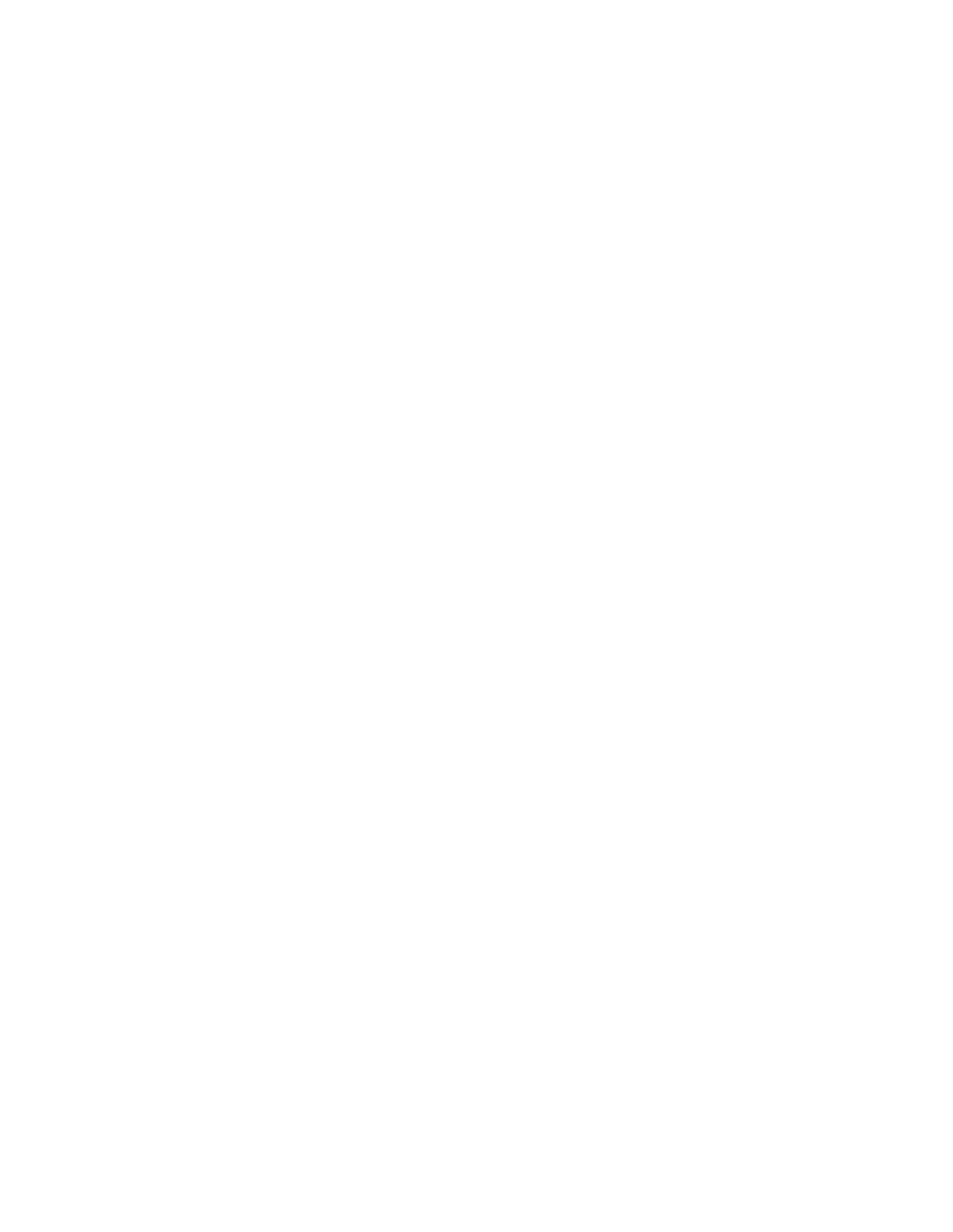#### CHC-4Base-Scorecard:WSGm611-01-16-CHC9@ CLE3

\*W:Arrieta-L:Tomlin-Seriestied3-3-TopContributor(s):AddisonRussell-4Scoreof27-inCHCwin



|                  |               |             |                    | Detail by Bat Order/Player |             |                          |                           |                           |                     |                     |
|------------------|---------------|-------------|--------------------|----------------------------|-------------|--------------------------|---------------------------|---------------------------|---------------------|---------------------|
| <b>Bat Order</b> | Player        | Position    | Inning             | Play Text                  | LOBStatus   | Credit For<br>Run        | PA Bases                  | <b>BR</b> Bases           | Bases<br>Pushed     | Player<br>4Score    |
|                  |               |             | 01                 | $\,$ 5 $\,$                |             | $\mathsf{O}\xspace$      | $\mathsf{O}\xspace$       | $\mathsf{O}\xspace$       | $\mathsf{O}\xspace$ | $\mathsf{O}\xspace$ |
|                  |               |             | $02\,$             | $\boldsymbol{9}$           |             | $\mathsf 0$              | $\mathbf 0$               | $\mathbf 0$               | $\mathsf 0$         | $\mathsf{O}\xspace$ |
| $\mathbf{1}$     | Fowler        | CF          | 04                 | Κ                          |             | $\mathbb O$              | $\mathbf 0$               | $\mathbf 0$               | $\mathsf 0$         | $\mathsf{O}\xspace$ |
|                  |               |             | ${\bf 06}$         | 8                          |             | $\mathsf 0$              | $\mathbf 0$               | $\mathbf 0$               | $\mathbf 0$         | $\mathsf{O}\xspace$ |
|                  |               |             | 09                 | $4 - 3$                    |             | $\mathbb O$              | $\mathsf{O}\xspace$       | $\mathbf 0$               | $\mathbf 0$         | $\mathsf{O}\xspace$ |
|                  |               |             |                    | <b>Total</b>               |             | $\underline{0}$          | $\underline{0}$           | $\underline{0}$           | $\underline{0}$     | $\underline{0}$     |
|                  |               |             | 01                 | $4 - 3$                    |             | $\mathbb O$              | $\mathsf{O}\xspace$       | $\mathsf{O}\xspace$       | $\mathbf 0$         | $\mathsf{0}$        |
|                  |               |             | 03                 | Walk                       |             | $\mathbb O$              | $\mathbf{1}$              | 3                         | $\mathsf 0$         | $\overline{4}$      |
| $\overline{2}$   | Schwarber     | DH          | 04                 | $\boldsymbol{7}$           |             | $\mathbb O$              | $\mathsf{O}\xspace$       | $\mathsf{O}\xspace$       | $\mathsf 0$         | $\mathsf{O}\xspace$ |
|                  |               |             | 07                 | 7.Single                   | Left on 2nd | $\mathbb O$              | $\mathbf{1}$              | $\mathbf{1}$              | $\mathsf 0$         | $\sqrt{2}$          |
|                  |               |             | $09\,$             | $\bf 8$                    |             | $\mathbb O$              | $\mathbf 0$               | $\mathsf{O}\xspace$       | $\mathbf 0$         | $\mathsf{0}$        |
|                  |               |             |                    | <b>Total</b>               |             | $\underline{0}$          | $\underline{2}$           | $\underline{4}$           | $\underline{0}$     | $\underline{6}$     |
|                  |               |             | 01                 | .HomeRun LF                |             | $\mathbf{1}$             | $\overline{4}$            | $\mathbf 0$               | $\sqrt{4}$          | $\boldsymbol{9}$    |
|                  |               |             | 03                 | 9                          |             | $\mathsf 0$              | $\mathbf 0$               | $\mathbf 0$               | $\mathsf 0$         | $\mathsf{0}$        |
| 3                |               | 3B          | $05\,$             | 6.Single +2ndWP            | Left on 2nd | $\mathsf 0$              | $\mathbf{1}$              | $\mathbf{1}$              | $\mathsf 0$         | $\sqrt{2}$          |
|                  | <b>Bryant</b> |             | 07                 | 7.Single                   | Left on 1st | $\mathsf 0$              | $\mathbf{1}$              | $\mathsf{O}\xspace$       | $\mathbf{1}$        | $\overline{c}$      |
|                  |               |             | 09                 | 7.Single                   |             | $\mathbb O$              | $\mathbf{1}$              | 3                         | $\mathsf 0$         | $\sqrt{4}$          |
|                  |               |             |                    | Total                      |             | $\underline{\mathbf{1}}$ | $\underline{7}$           | $\underline{4}$           | $\overline{5}$      | 17                  |
|                  |               |             | 01                 |                            | $\mathbb O$ | $\mathbf{1}$             | $\ensuremath{\mathsf{3}}$ | $\mathsf{O}\xspace$       | $\overline{4}$      |                     |
|                  |               |             | 03                 | 8.Single                   |             | $\mathbb O$              | $\mathbf{1}$              | 3                         | $\mathbf{1}$        | $\,$ 5 $\,$         |
|                  |               | 1B          | 05                 | $\,$ 5 $\,$                |             | $\mathsf{O}\xspace$      | $\mathsf{O}\xspace$       | $\mathsf{O}\xspace$       | $\mathsf 0$         | $\mathsf{O}\xspace$ |
| 4                | Rizzo         |             | 07                 | 9                          |             | $\mathbb O$              | $\mathsf{O}\xspace$       | $\mathsf{O}\xspace$       | $\mathsf 0$         | $\mathsf{0}$        |
|                  |               |             | 09                 | .HomeRun RF                |             | $\sqrt{2}$               | $\overline{4}$            | $\mathbf 0$               | $\boldsymbol{7}$    | 13                  |
|                  |               |             |                    | Total                      |             | $\underline{2}$          | $\underline{6}$           | $\underline{6}$           | $\underline{8}$     | 22                  |
|                  |               |             | 01                 | 9.Single                   |             | $\mathbb O$              | $\mathbf{1}$              | $\ensuremath{\mathsf{3}}$ | $\sqrt{2}$          | $\,6\,$             |
|                  |               |             | 03                 | 9.Single                   |             | $\mathsf{O}\xspace$      | $\mathbf{1}$              | $\ensuremath{\mathsf{3}}$ | $\sqrt{2}$          | $\,6\,$             |
|                  |               | LF          | 05                 | Κ                          |             | $\mathbb O$              | $\mathsf{O}\xspace$       | $\mathbf 0$               | $\mathsf{O}\xspace$ | $\mathsf{O}\xspace$ |
| 5                | Zobrist       |             | $07\,$             | $\overline{7}$             |             | $\mathbb O$              | $\mathsf{O}\xspace$       | $\mathsf{O}\xspace$       | $\mathsf 0$         | $\mathsf{O}\xspace$ |
|                  |               |             | $09\,$             | Walk                       | Left on 1st | $\mathbb O$              | $\mathbf{1}$              | $\mathbf 0$               | $\mathsf{O}\xspace$ | $\mathbf{1}$        |
|                  |               |             |                    | <b>Total</b>               |             | $\underline{0}$          | $\underline{3}$           | $\underline{6}$           | $\overline{4}$      | 13                  |
|                  |               |             | 01                 | 8.Double &3rd-4-Error      | Left on 3rd | $\overline{2}$           | 3                         | $\boldsymbol{0}$          | $\overline{4}$      | 9                   |
|                  |               |             | 03                 | .HomeRun GS-CF             |             | $\overline{4}$           | $\overline{4}$            | $\mathsf{O}\xspace$       | $10$                | $18$                |
| 6                | Russell       | $_{\rm SS}$ | 05                 | Κ                          |             | $\mathbf 0$              | $\mathbf 0$               | $\mathsf{O}\xspace$       | $\mathsf 0$         | $\mathsf{O}\xspace$ |
|                  |               |             | 07                 | $5U$                       |             | $\mathsf 0$              | $\mathsf{O}\xspace$       | $\mathbf 0$               | $\mathsf 0$         | $\mathsf{O}\xspace$ |
|                  |               |             | 09                 | $6 - 4$                    |             | $\mathbf 0$              | $\mathbf 0$               | $\boldsymbol{0}$          | $\mathsf 0$         | $\mathbb O$         |
|                  |               |             |                    | <b>Total</b>               |             | $\underline{6}$          | $\underline{\mathcal{I}}$ | $\underline{0}$           | 14                  | 27                  |
|                  |               |             | 01                 | 8                          |             | $\mathbf 0$              | $\mathsf{O}\xspace$       | $\mathsf 0$               | $\mathsf{O}\xspace$ | $\mathsf{O}\xspace$ |
|                  |               | C           | 03                 | $6 - 3$                    |             | $\mathbf 0$              | $\mathbf 0$               | $\mathbf 0$               | $\mathbf 0$         | $\mathbf 0$         |
| $\overline{7}$   | Contreras     |             | 06                 | Κ                          |             | $\mathsf{O}\xspace$      | $\mathbf 0$               | $\mathbf 0$               | 0                   | $\mathsf{O}\xspace$ |
|                  |               |             | 08                 | Walk +DP'd-5-4-3           |             | $\mathsf{O}$             | $\mathbf{1}$              | $\mathsf 0$               | $\mathsf{O}\xspace$ | $\mathbf{1}$        |
|                  |               |             |                    | <b>Total</b>               |             | $\underline{0}$          | $\overline{1}$            | $\underline{0}$           | $\underline{0}$     | $\overline{1}$      |
|                  |               |             | 02                 | 9                          |             | $\mathsf 0$              | $\mathbf 0$               | $\mathbf 0$               | $\mathbf 0$         | $\mathsf{O}\xspace$ |
|                  |               | RF          | 03                 | 6                          |             | $\mathsf{O}\xspace$      | $\mathsf 0$               | $\mathbf 0$               | $\mathsf{O}\xspace$ | $\mathsf{O}\xspace$ |
| 8                | Heyward       |             | 06                 | 9                          |             | $\mathbf 0$              | $\mathbf 0$               | $\boldsymbol{0}$          | $\mathbf 0$         | $\mathsf{O}\xspace$ |
|                  |               |             | 08                 | 5-4-3-DP                   |             | $\mathsf 0$              | $\mathbf 0$               | $\mathsf{O}\xspace$       | $-1$                | $-1$                |
|                  |               |             |                    | <b>Total</b>               |             | $\underline{0}$          | $\underline{0}$           | $\underline{0}$           | $-1$                | $-1$                |
|                  |               |             | 02                 | $4 - 3$                    |             | $\mathsf 0$              | $\mathsf 0$               | $\mathbf 0$               | $\mathsf 0$         | $\mathsf{O}\xspace$ |
|                  |               | 2B          | 04                 | Κ                          |             | $\mathsf 0$              | $\mathsf 0$               | $\mathsf{O}\xspace$       | 0                   | $\mathsf{O}\xspace$ |
| 9                | Baez          |             | 06                 | 6.Single                   | Left on 1st | $\mathsf{O}\xspace$      | $\mathbf{1}$              | $\mathsf 0$               | $\mathsf{O}\xspace$ | $\mathbf{1}$        |
|                  |               |             | 08                 | Κ                          |             | $\mathbf 0$              | $\mathsf 0$               | $\mathbf 0$               | $\mathbf 0$         | $\mathsf{O}\xspace$ |
| <b>Total</b>     |               |             |                    |                            |             |                          | $\overline{1}$            | $\underline{0}$           | $\underline{0}$     | $\perp$             |
|                  |               |             | <b>Grand Total</b> | $\underline{9}$            | 27          | 20                       | 30                        | $\underline{86}$          |                     |                     |